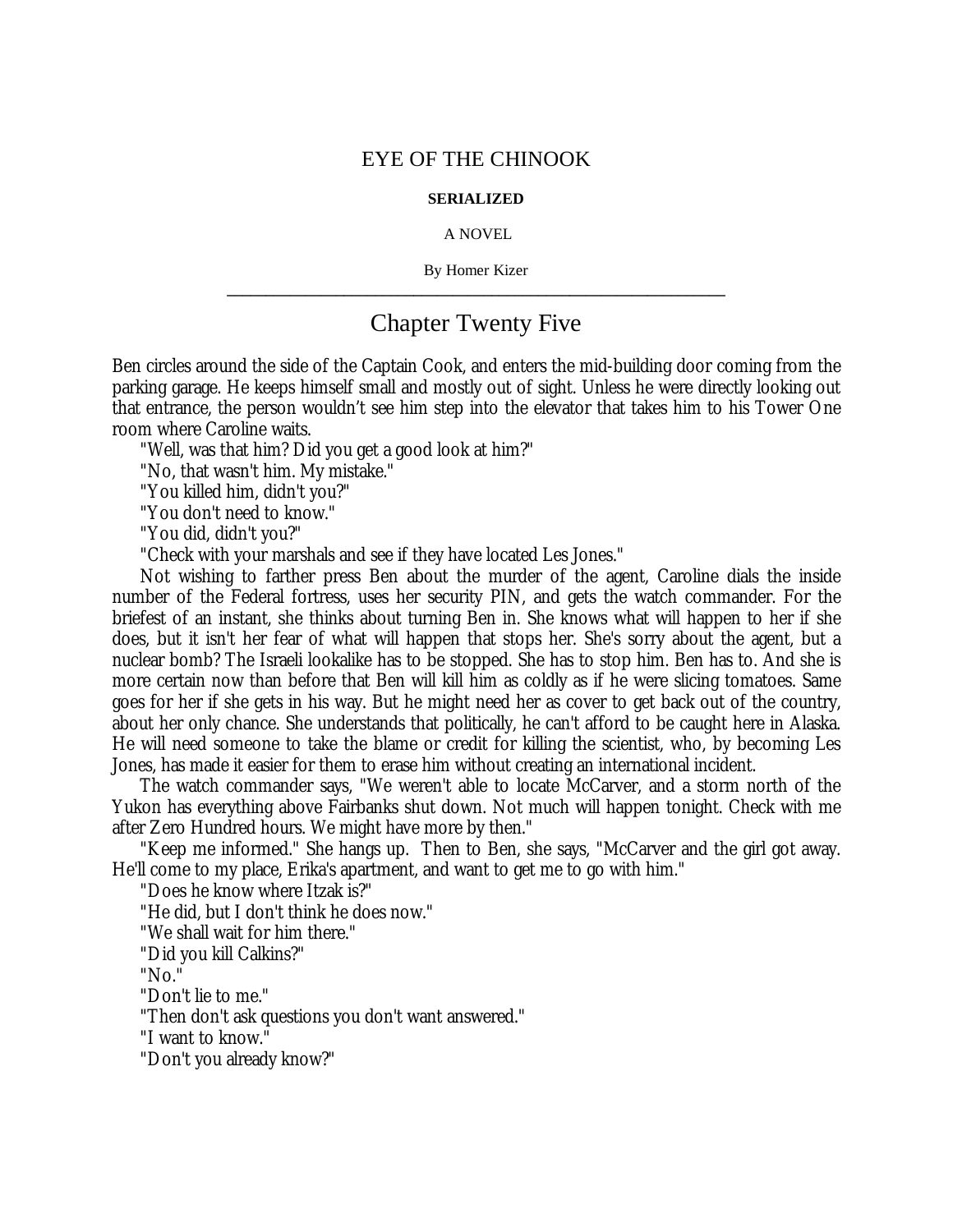She has felt his tongue all over her body, a lying tongue that although delivering what it promised, was as false as a full chest on a transvestite. "Answer me just this one question, are the police after you?"

"No, they're not."

"You're sure? There are security cameras in the liquor store."

"I know my business. You tend to yours, and at the moment, yours is locating Itzak before your people do and before he can build a device that'll blow international relations apart."

"How did you do it?"

"One question will never be enough, will it?"

"I'll get my coat. Erika's car is next door in the garage."

"Bring it around. I'll meet you at the side entrance."

"I'll be five, maybe ten minutes."

"You wouldn't want to be longer than ten minutes."

She resents the implication of his statement, and she knows she could run for the Fortress. The watch commander would send a SWAT team after him, but, she fears, he would escape them. She suspects the Israelis sent him because he is very good. Certainly, he isn't a drunk who beats his wife, then holds the local police at bay with a hunting rifle. She saw a submachine gun inside the one briefcase. She imagines the other holds explosives. He wouldn't surrender. They'd have to kill him, and that wouldn't be easy. So whether she likes the idea, she has to help him.

It's as if today were their wedding day. *For better or worse.* Hopefully, nothing worse happens.

\* Zoe had gone to the office of Kenai's Sheffield House to get ice when the marshals came: they didn't notice her as she eased back out the door and sprinted for the stairs. She grabbed Jabe by his hand and said, "We gotta get outta here." He had started to protest, but before he could object, he heard the boots climbing the stairs. Leaving everything, even his shoes, he followed Zoe into the corridor where she grabbed him, pushed his back against the door of an adjoining room, and kissed him, tongue against tongue as newlyweds might, leaving him feeling completely engulfed by her.

It seemed as if they were momentarily invisible as five marshals brushed past and entered their room. Then in that moment between when all of the marshals stepped inside and two of them returned to the corridor to check up, then down its length, they virtually flew down the stairs and across the parking lot to where her red Chevy truck was parked.

"Which way?" she asked.

"Anchorage, and quick before they set up a roadblock at the junction."

"Which junction? Spur Highway? Sterling? Silvertip?"

"Any of them."

Now, one hundred fifty-nine miles and two hours twelve minutes later, Zoe points her pickup towards Rabbit Creek, damn thankful to leave the Sterling Highway. She knew her pickup could run, but she didn't know how much quicker it was scared than when she was merely in a hurry.

Saying for the fortieth time if he has said it once, Jabe muses, "They were after us. They knew exactly where we were."

And for her fortieth time, she asks, "Who did yuh tell?"

"Nobody, absolutely nobody— other than Erika."

Stopping in the middle of the street, Zoe asks, "Yuh've been telling me nobody, now you're telling me Erika?"

"She's all right. She wouldn't tell anyone. Hell, she was even up at Gravel Creek to see her dad, who slept through her visit. You were there."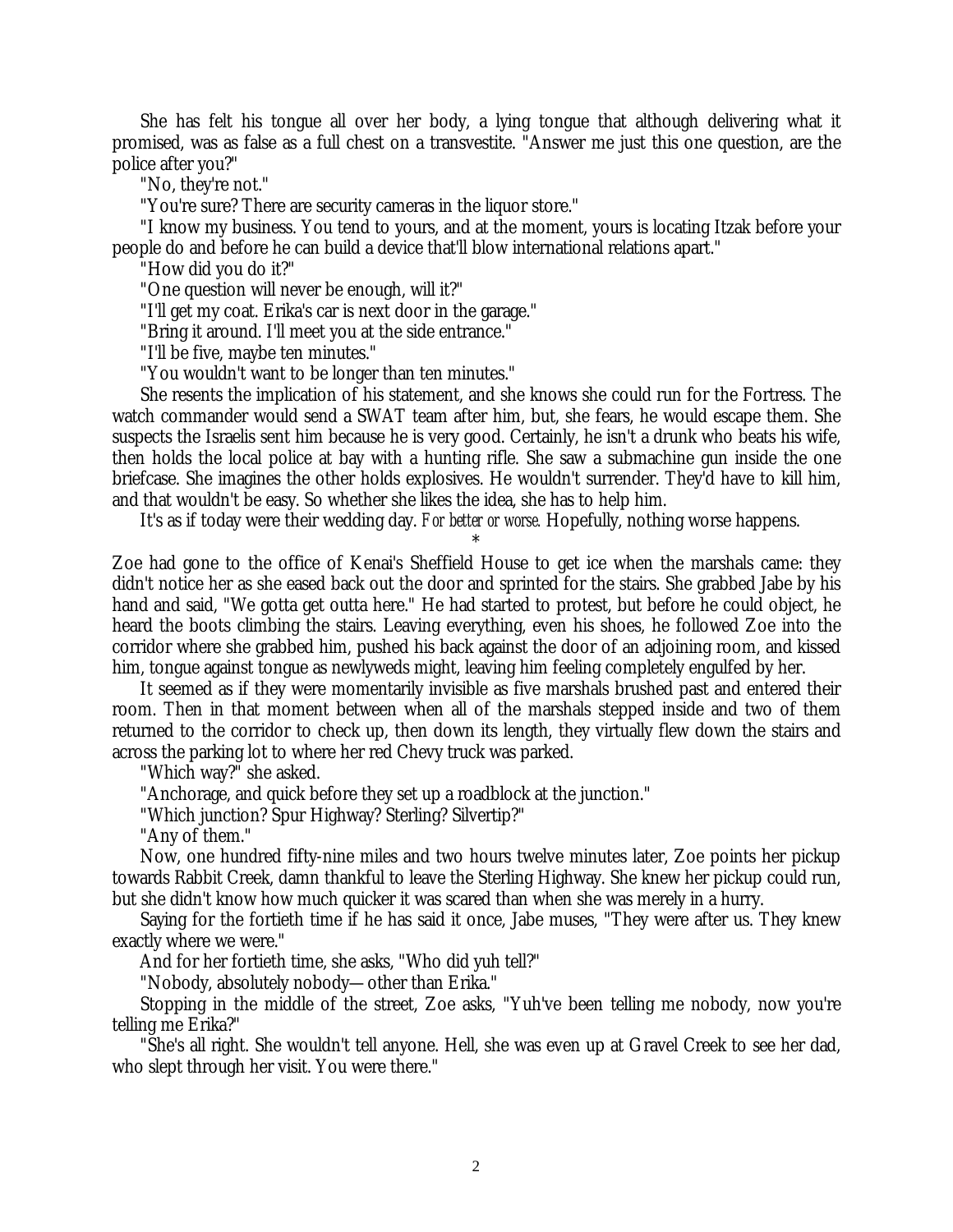A car behind her honks. Checking her rearview mirror, Zoe sees the car and pulls to the side of the road. The car pulls alongside her, and its driver rolls down the passenger-side window and asks, "Everythin' all right?"

Zoe answers, "Yeah, I just saw a malix run across the road."

The driver nods to her, then continues on up the hill, rolling up his window as he goes.

"What," Jabe asks, "is a malix?"

"I don't know, but there goes another one," she says, pointing in front of them, moving her index finger as if she were following a running animal.

"You're nuts, there's nothing there."

"How can yuh be sure?"

"I can see— "

"Then what do your eyes tell yuh about Erika? Yuh were sleeping with her."

"How do you know?"

"It's a woman thing." She turns her radio back on (she'd turned it off when she lost Anchorage stations while going over Silvertip), and she hears the announcer break into the triple-spin with news that, *A man was pronounced dead at the scene in Captain Cook's lobby. No details have been released, but police are looking for Les Jones, a commercial fisherman from Kodiak, to question him as a material witness. If anyone knows the whereabouts of Mr. Jones, they are asked to contact the Anchorage Police Department.*

"Shit!"

"What the hell is all of that about?" Jabe reaches to turn the volume up in case more is said.

"They're gonna have the whole state looking for Uncle Les. Someone is sure to recognize him and turn him in."

"We'd better get to Erika before the police do."

"I think they have already got to her."

"How do you know? What do you mean?"

Checking her rearview mirror, seeing no one coming, Zoe steps on her brake as she romps the gas and cramps the steering wheel hard left. Her pickup slides in a quarter circle in its own lane, letting her complete a U-turn without swinging wide. "I'm not goin near her place. I don't think she can be trusted, and if yuh weren't stickin her, yuh wouldn't either."

"Where are you going?"

"I dunno, any place but there."

"I think you're jealous."

"Of her? you? comeon, get real. I may never have worked as a stripper, but— "

"Wait a minute, she has never worked as a dancer."

"What do yuh think she was doing in Vegas?"

"Yeah, I know, but now that I think about it, she has never danced. She doesn't have the legs of a dancer. She's too soft."

Zoe again pulls to the side of the street and stops. After a stretched moment that seems two hours long, she asks, "What do yuh know about dancers?"

Rather than answering her, Jabe asks no one in particular, "How come I never realized this before? A woman who's been dancing for as long as Erika has will have a hard body. There's no softness to them. They lose their femininity, become like guys. Oh, they still have tits, but their bodies change."

"How do you know this?"

"And Erika— I don't think she's who she claims to be."

"How DO YOU KNOW?"

"That change not only effects their bodies, but it also effects their minds, causes lots of them to become lesbos… and I don't think Erika has ever been with a woman."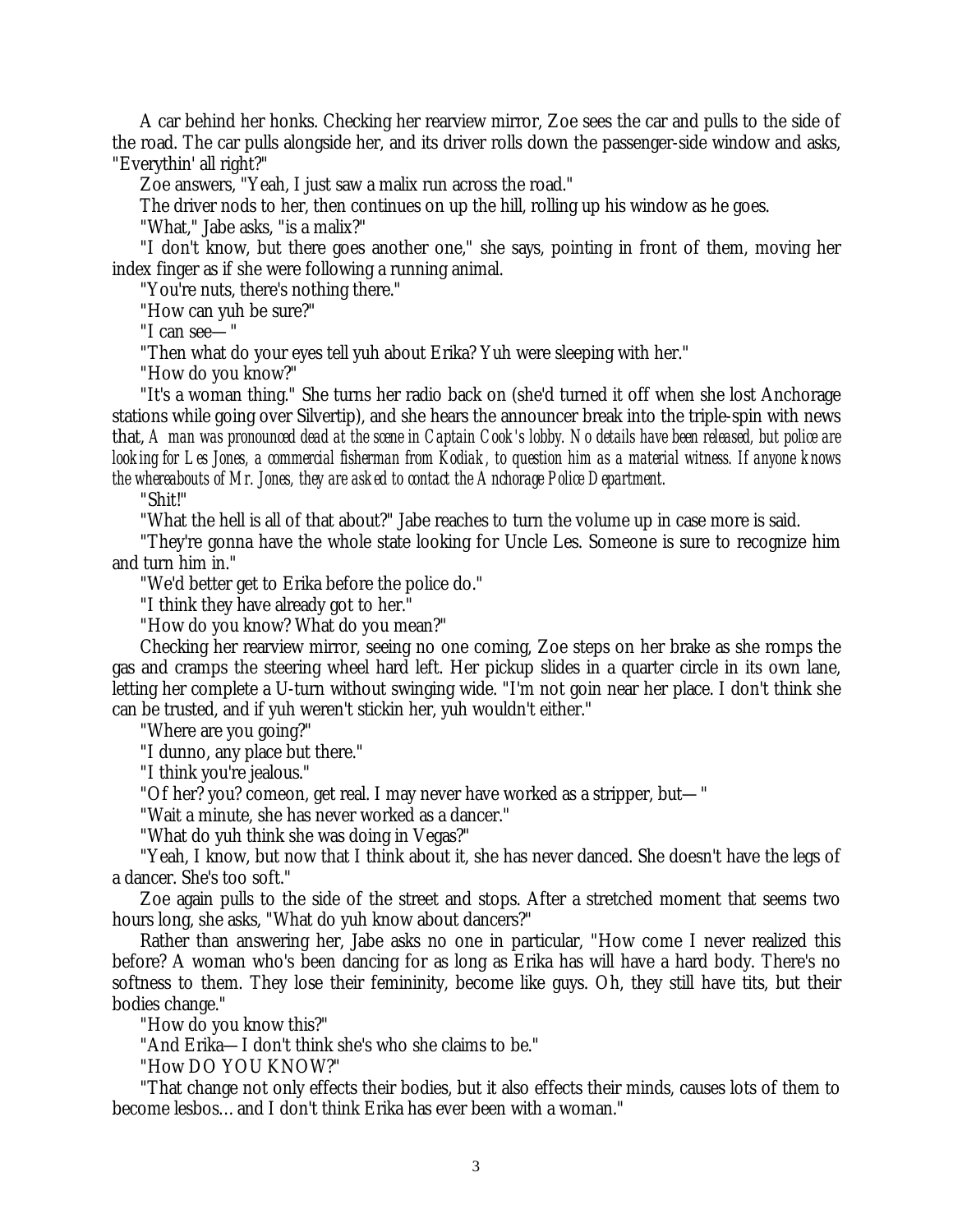"I'm gonna leave yuh right here if yuh don't ANSWER me— how do you know?"

After another stretched moment of silence, Jabe very softly says, "The Army sent me to Germany, you know that. There wasn't much to do except go to clubs."

"And yuh've been checked for diseases?"

"I didn't have as much money as a lot of the fellas had."

"Meaning?"

"I did some touching, but sampling— I pretty much left that to the fellas with fatter wallets."

"You're telling me that, what, yuh didn't… " her voice trails away as her anger dissolves into disgust, revulsion.

"Look," his voice still very soft, "the important thing is that we know for certain Erika isn't who she claims to be."

"No, that's not what's important. How dare yuh touch me?"

"Look, this isn't the time or the place… I'm sorry I mentioned any of this, sorry that I didn't realize the truth about Erika before, sorry you feel the way you do."

"How am I supposed to feel? Just 'cause Uncle Les is out there building a bomb, that doesn't mean yuh can— Just forget it. You're right, this isn't the place."

"Maybe we'd better settle this."

"There's nothin to settle."

The Inlet and mouth of Turnagain Arm stretches before them, with the flares of two oil platforms pricking the darkness. Against the moonlit backdrop of Mt. Spur and the Alaska Range, the flares seem more insignificant that the flames of two Bic cigarette lighters seen from across a deserted football stadium, the crowd gone as if it had never been there, leaving only remembered echoes and the litter of excitement.

"Zoe, I need to apologize. Maybe my priorities have been a little messed up or maybe a whole lot messed up, but I never thought this would come to what it has. I mean, I never thought that you might be arrested, or that we'd be building a bomb to blow the shit out of Washington, or that, hell, those girls didn't mean anything to me. They were just a way to kill time, and some of them weren't even girls. They just looked like girls. Buy them a drink, talk dirty, cop a feel. That's about all. I had forgot about most of them. They weren't like you, and neither is Erika. She wanted to be friendly. I suppose I should've ignored her, but, well, a fellow is a fellow."

"Stop right there. I had a dog, JohnF, you remember him, that raped anything in heat. You're not JohnF. You eat in the house at a table. You sit on the pot to crap. So don't give me this *a fellow is a fellow* business. That's saying you're like JohnF, and if you remember right, Dad finally got tired of him not staying home and cut his balls off. He showed me how."

He remembers JohnF, a part Lab, part Airedale scrapper that killed two Pit Bull males in order to screw up that Funny River breeder's bloodlines. JohnF left little JohnFs in half or more of the kennels on the Kenai Peninsula. It came down to Lars cutting JohnF, or either the troopers or one of fifty mushers shooting the dog. JohnF's pups wouldn't pull the food they ate, but all of them would fight. They were great coyote dogs, and probably would have acquitted themselves well against a young wolf. But how did they get on this subject? She seems to be warning him that she'd take a knife to him if he were ever to fool around on her. But this entire subject seems irrelevant to the seriousness of their situation. So where's the connection? There has to be one or she wouldn't be bringing this up.

Across the Inlet, Mt. Spur, snow covered and blunted by forces buried deep under its base, darkens as clouds pass between it and the moon. Most of the city lies north and west of where her Chevy sits parked, half on Rabbit Creek Road, half in the ditch, exactly where her feelings for him are.

"What backup plan do yuh have in case everyone gets arrested?"